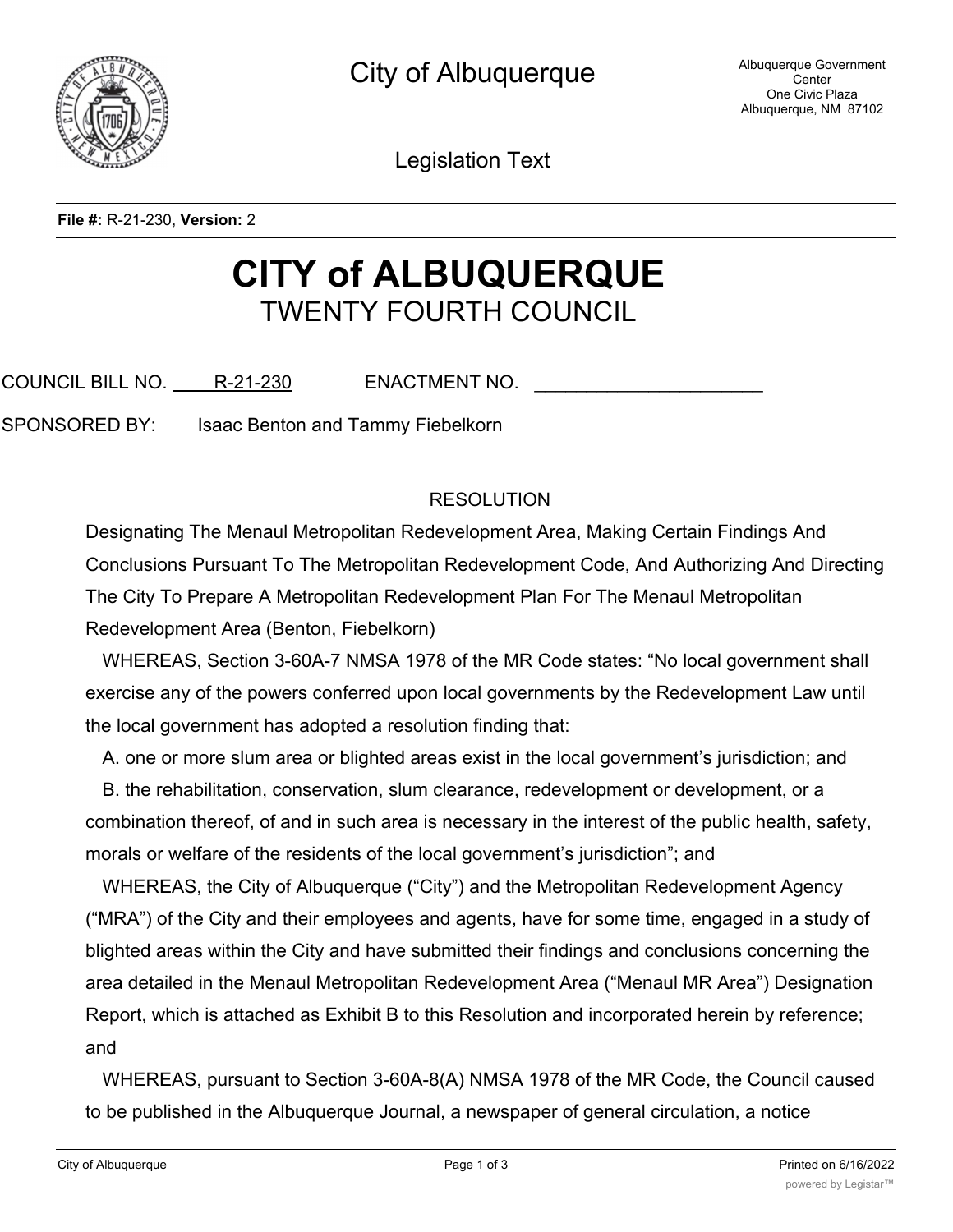containing a general description of the proposed Menaul MR Area and the date, time and place where the Council will hold a public hearing to consider the adoption of this Resolution and such notice was published twice with the last publication at least twenty days prior to the Council hearing; and

WHEREAS, the Council has considered the Designation Report, including Findings, Determinations, and Conclusions in addition to the questions and comments submitted by members of the public concerning the proposed Menaul MR Area.

BE IT RESOLVED BY THE COUNCIL, THE GOVERNING BODY OF THE CITY OF ALBUQUERQUE:

SECTION 1. The City Council makes the following Findings of Fact with respect to the designation of the Menaul MR Area:

A. The Menaul MR Area is shown on the map attached hereto as Exhibit A. The Menaul MR Area is located along Menaul Boulevard, between Interstate 25 and the North Diversion Channel. The geographic boundaries generally includes properties along the Menaul Boulevard corridor between Interstate 25 and the North Diversion Channel, with Phoenix Avenue as a northern boundary and Interstate 40 as the southern boundary.

B. The Menaul MR Area meets the definition of a blighted area as defined in Section 3- 60A-4(F) NMSA 1978 of the MR Code. The presence of the following conditions is substantially impairing the sound growth and economic health and well-being of the City: (1) a substantial number of deteriorated or deteriorating structures; (2) deterioration of site improvements; (3) a significant number of commercial or mercantile businesses have closed or significantly reduced their hours of operation due to the economic losses or loss of profit due to operating in the area; and (4) low levels of commercial activity or redevelopment.

C. The combination of the above stated factors is an economic and social burden and is a menace to the public health, safety, morals or welfare of the residents of Albuquerque, and the rehabilitation, conservation, redevelopment or development, or a combination thereof, of and in such area is necessary.

SECTION 2. In accordance with the requirements of Section 3-60A-8 NMSA 1978, the Council hereby designates the area that is described in Section 1.A above, and shown in the official Menaul MR Boundary map attached hereto as Exhibit A, to be a 'metropolitan redevelopment area' as defined by Section 3-60A-4 (M) NMSA 1978 and finds it to be appropriate for a metropolitan redevelopment project or projects. This area shall be referred to as the Menaul MR